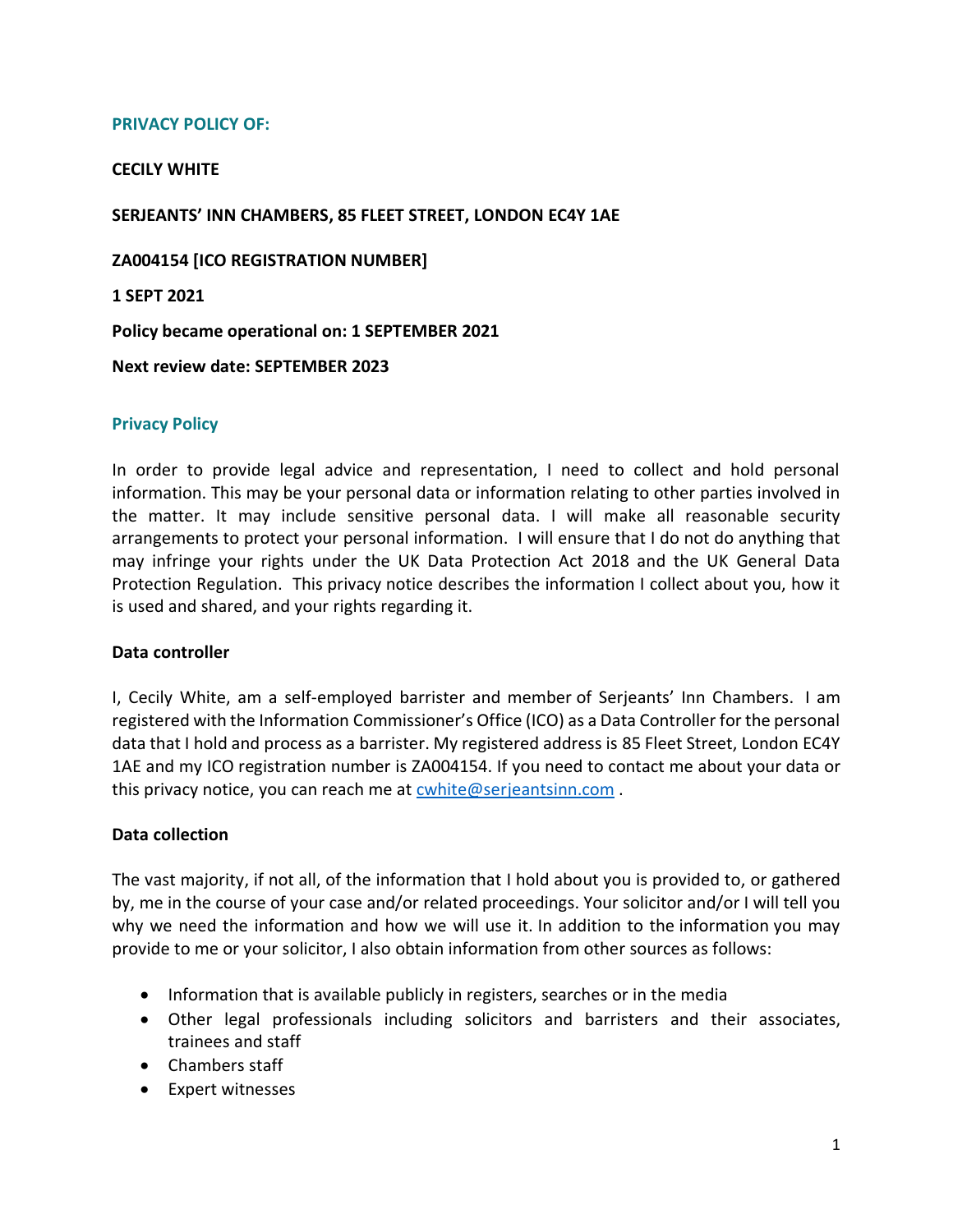- Police / other investigatory bodies
- Prosecution bodies
- Regulatory, public or administrative bodies
- Court staff & officials
- Clients
- References

## **What data do I process about you?**

Depending on the type of work, I collect and process both personal data and special categories of personal data as defined in the UK GDPR. This may include:

- Name
- **Email address**
- **Phone number**
- **Address**
- **Payment or bank details**
- Date of birth
- **Next of kin details**
- **Details pertaining to education and employment**
- **Information on your background & current circumstances**
- **Financial information.**

Where relevant, I may also need to process special category personal data that reveals your:

- Racial or ethnic origin
- Political opinions
- Religious and philosophical beliefs
- Trade union membership
- Genetic data
- Biometric data for the purpose of uniquely identifying a natural person
- Data concerning health
- Sex life and sexual orientation.

On occasion, I may also process personal data relating to criminal intelligence, investigations, prosecutions, convictions and offences.

## **My lawful basis for processing your information**

In order that I can provide legal services and representation for you, I must process your personal data. The UK General Data Protection Regulation (the UK GDPR) requires that where I process personal data, I must have a lawful basis for doing so. The lawful bases identified in the UK GDPR that I seek to rely upon are as follows: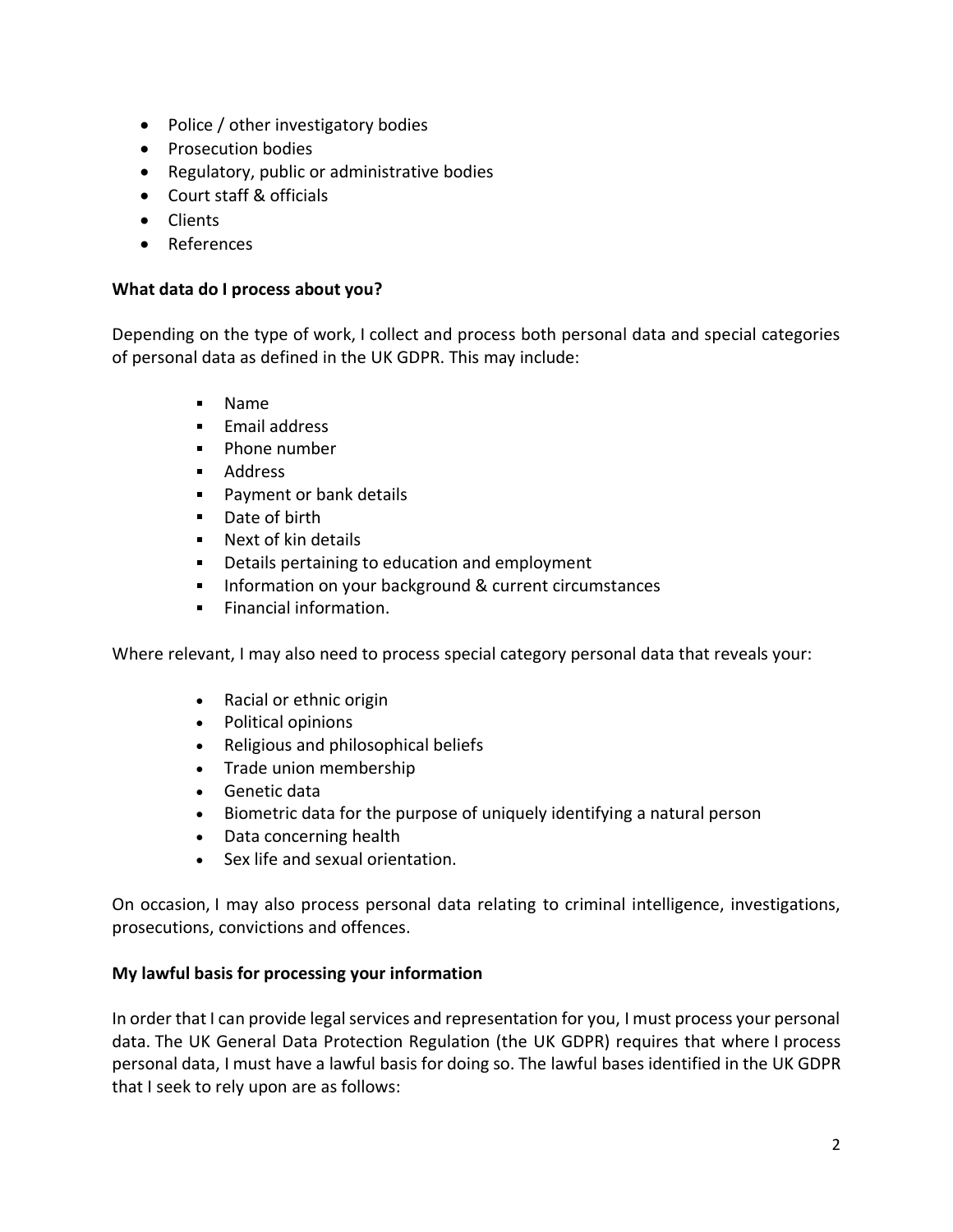• **Consent of the data subject** – where this is required, I will ensure that I have your specific consent for processing your data for the specified purposes. You will also have the right to withdraw your consent at any time. Where you do so this will not affect the legality of data processing which had taken place prior to your withdrawal of consent.

• **Performance of a contract with the data subject, or to take steps to enter into a contract.**

• **Compliance with a legal obligation** – to comply with various regulatory and professional obligations, e.g. filing tax returns with HMRC and providing information to professional indemnity insurers and my professional regulator.

• **The legitimate interests of my business or a third party, except where such interests are overridden by the interests, rights or freedoms of the data subject.**

Examples of legitimate interests include, but are not limited to:

- Provision of legal services and advice.
- For purposes of practice management, accounting and debt recovery.
- For completion of professional regulatory requirements.
- Processing for direct marketing purposes, or to prevent fraud.
- Delivery of education and/or training to colleagues, clients or trainees.
- Reporting threats to public security.
- Such other purposes as set out below.

## **Special category processing**

The UK GDPR specifies that where I process special category data, I must rely upon certain exemptions in order to do so lawfully. The following exemptions are applicable in my practice:

- 1. I have your explicit consent to do so; or
- 2. It is necessary for the exercise or defence of legal claims or judicial acts.

## **Criminal data processing**

On occasion, I process data relating to criminal offences where it is necessary for:

- The purpose of, or in connection with, any legal proceedings;
- The purpose of obtaining legal advice;
- The purposes of establishing, exercising or defending legal rights; or
- Where I have your explicit consent to do so.

## **Purposes:**

**I use your personal information for the following purposes:**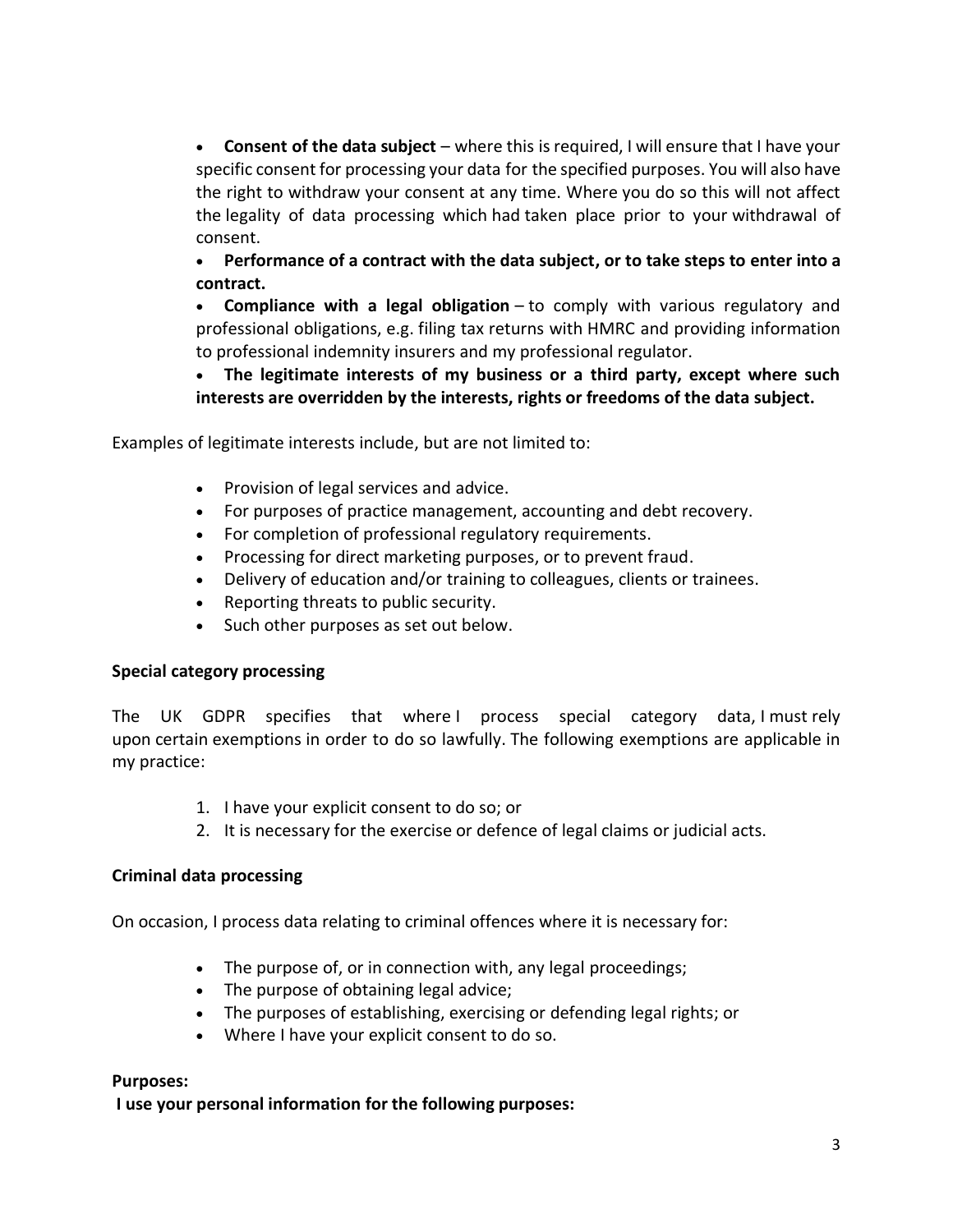• Provide legal services, including legal advice and representation in courts, tribunals, arbitrations and mediations

- Assist in training pupils and mini pupils;
- Investigate and address your concerns;
- Communicate with you about news, updates and events;
- Investigate or address legal proceedings relating to your use of my services, or as otherwise allowed by applicable law;
- Make statutory returns;
- Assist in any tendering or panel membership applications;
- Assist in any other applications for the purpose of professional development or career progression;
- Communicate legal updates and judgments to other legal professionals;
- For marketing purposes;
- For the management and administration of my practice;
- To recover debt;
- To manage complaints with regulators;
- Communications with regulators;
- Where relevant to conduct anti money laundering, terrorist financing or conflict of interest checks.

# **In the course of processing your information to provide legal services to you, I may share your personal data with:**

- Instructing solicitors or other lawyers involved in your case;
- A paralegal working under my direction;
- A pupil or mini pupil, under my training;
- Opposing counsel, for the purposes of resolving the case;
- Court Officials, including the Judiciary;
- Opposing lay clients
- My chambers' management and staff who provide administrative services for my practice;
- Expert witnesses and other witnesses;
- My regulator or legal advisors in the event of a dispute, complaint or other legal matter;
- Head of Chambers or complaints committee within my chambers, in the event of a complaint;
- Law enforcement officials, government authorities, or other third parties, to meet any legal obligations;
- Legal directories, for the purpose of professional development;
- Any relevant panel or tendering committee, for the purpose of professional development;
- Accountants and banking officials;
- Regulators or arbitrators, where complaints or disputes arise;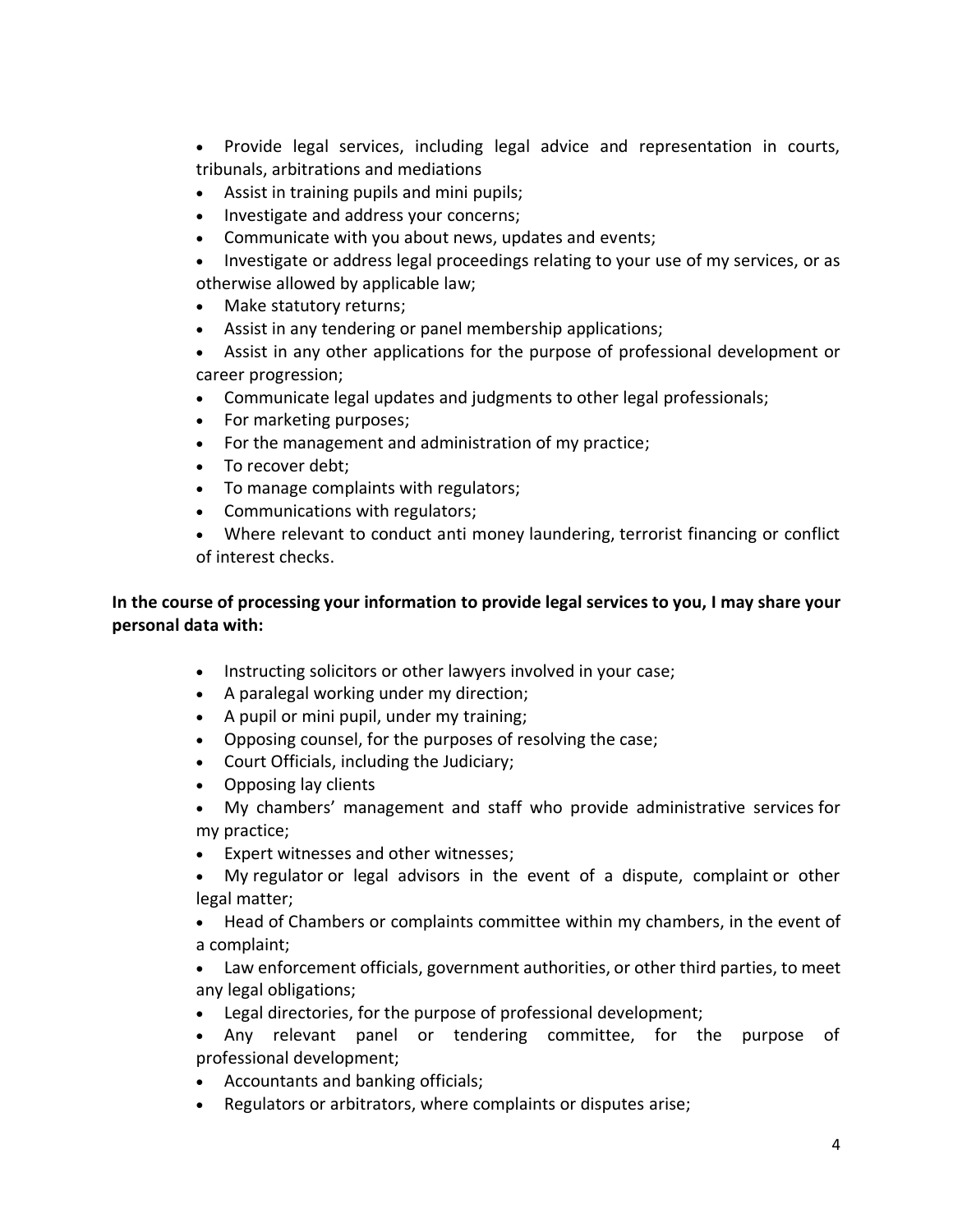- Any other party where I ask you for consent, and you consent, to the sharing.
- I may also be required to disclose your information to the Police or Intelligence services where required by law or pursuant to a court order.

## **Transfers to third countries and international organisations**

I do not transfer any personal data to third countries or international organisations.

This privacy notice is of general application and as such it is not possible to state whether it will be necessary to transfer your information out of the UK for any particular purpose. However, if you reside outside the UK or that purpose involves persons or organisations or courts and tribunals outside the UK then it may be necessary to transfer some of your personal information out of the UK for that purpose. If you are in a country outside the UK or if any instructions that you provide come from outside the UK then it is inevitable that information will be transferred out of the UK. If this applies to you and you wish additional precautions to be taken in respect of your information you must notify us at the earliest opportunity.

Some countries and organisations outside the UK have been assessed by the European Commission and their data protection laws and procedures have been found to provide adequate protection for your information. However, most do not. If your information has to be transferred outside the UK, then it may not have the same protection as it would and you may not have the same rights as you would within the UK.

I may transfer your personal information to the following which are located outside the United Kingdom (UK):

- cloud data storage services based in the USA who have agreed to comply with the EU-U.S. Privacy Shield, in order to enable us to store your personal information and/or backup copies of it so that we may access it when we need to. The USA does not have the same data protection laws as the UK/EU but the EU-U.S. Privacy Shield has been recognised by the European Commission as providing adequate protection, which I am content also meets UK requirements. To obtain further details of that protection click [here.](https://ec.europa.eu/info/law/law-topic/data-protection/data-transfers-outside-eu/eu-us-privacy-shield_en)
- cloud data storage services based in Switzerland, in order to enable us to store your personal information and/or backup copies of it so that we may access it when we need to. Switzerland does not have the same data protection laws as the UK/EU but has been recognised by the European Commission as providing adequate protection, which I am content also meets UK requirements; see further details [here.](https://ec.europa.eu/info/law/law-topic/data-protection/data-transfers-outside-eu/adequacy-protection-personal-data-non-eu-countries_en)

If I decide to publish a judgment or other decision of a court or tribunal containing your personal information, then this will be published to the whole world.

I will not transfer personal information outside the EEA except as necessary for providing legal services or for any legal proceedings.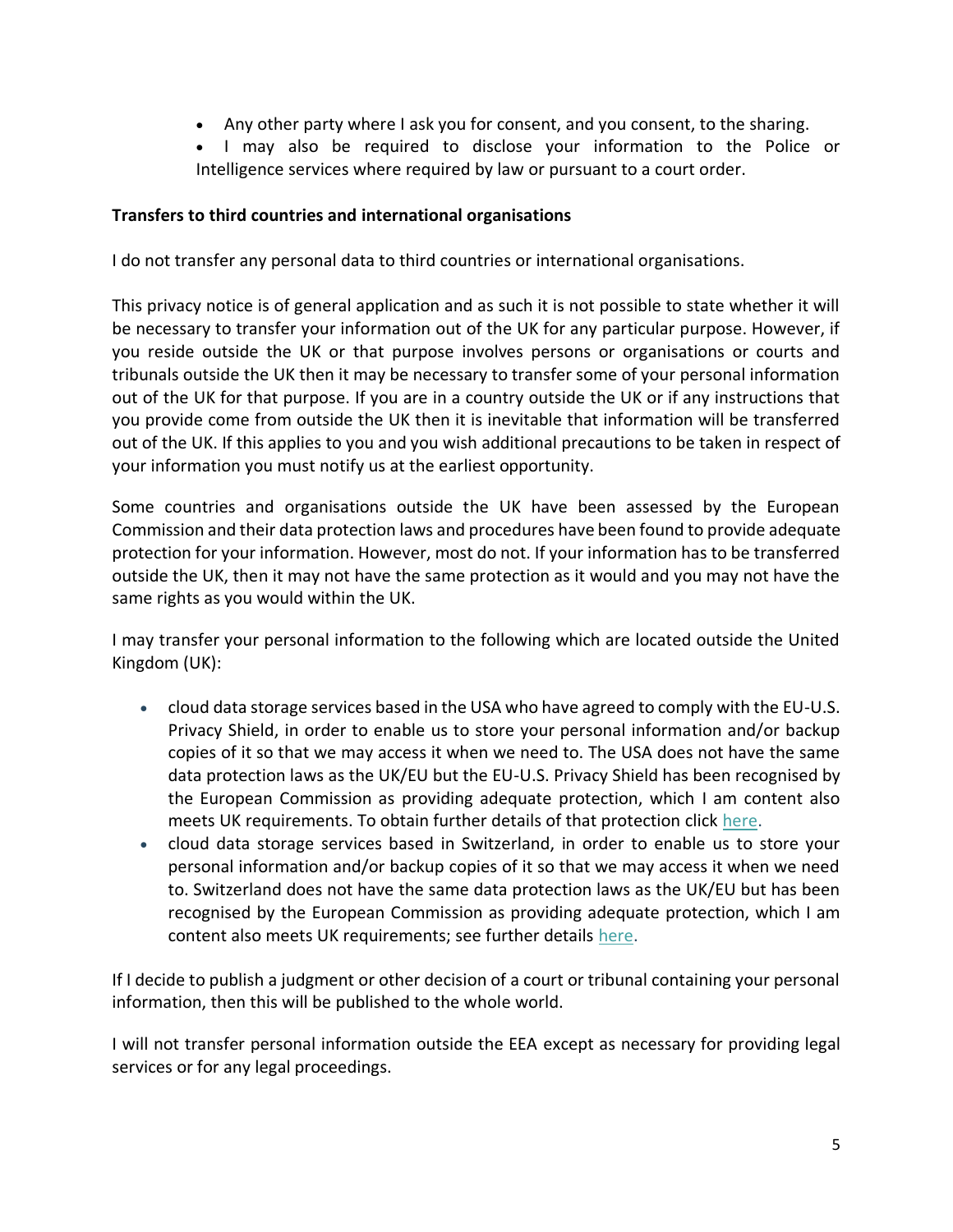**I retain your personal data** while you remain a client unless you ask me to delete it. My Retention and Disposal Policy (copy available on request) details how long I hold data for and how I dispose of it when it no longer needs to be held. I will delete or anonymise your information at your request unless:

- There is an unresolved issue, such as a claim or dispute;
- I am legally required to retain your personal data; or
- There are overriding legitimate business interests to do so.

I will typically retain case files for a period of 15 years<sup>1</sup> following the conclusion of a case/matter or receipt of final payment, whichever is the latest. This is because it may be needed for potential legal proceedings. At this point, the need for any further retention will be reviewed and the information will be marked for deletion or for retention for a further period. The further retention period is likely to occur only where the information is still needed for legal proceedings, regulatory matters or active complaints. Deletion will be carried out (without further notice to you) as soon as reasonably practicable after the information is marked for deletion.

Where court documents, advices and associated case papers have been drafted, they may be retained for learning purposes and legal research. Where this is the case, I will, where practicable and necessary for the protection of your privacy, anonymise the personal information and/or redact information which may identify an individual.

# **Your rights**

The UK GDPR gives you specific rights in terms of your personal data. For example, you have the right of access to the information I hold and what I use it for; you can ask for a copy of the personal information I hold about you.

You can ask me to correct any inaccuracies with the personal data I hold, and you can ask me to stop sending you direct mail or emails or, in some circumstances, ask me to stop processing your details.

Finally, if I do something irregular or improper with your personal data, you can complain to the ICO if you are unhappy with how I have processed your information or dealt with your query. You may also seek compensation for any distress you are caused or loss you have incurred.

You can find out more information from the ICO's website:

http://ico.org.uk/for the public/personal information

<sup>&</sup>lt;sup>1</sup> This reflects the 15 year "long stop" under section 14B of the Limitation Act 1980 and, correspondingly, the period recommended by the Bar Mutual Indemnity Fund relating to potential limitation periods.